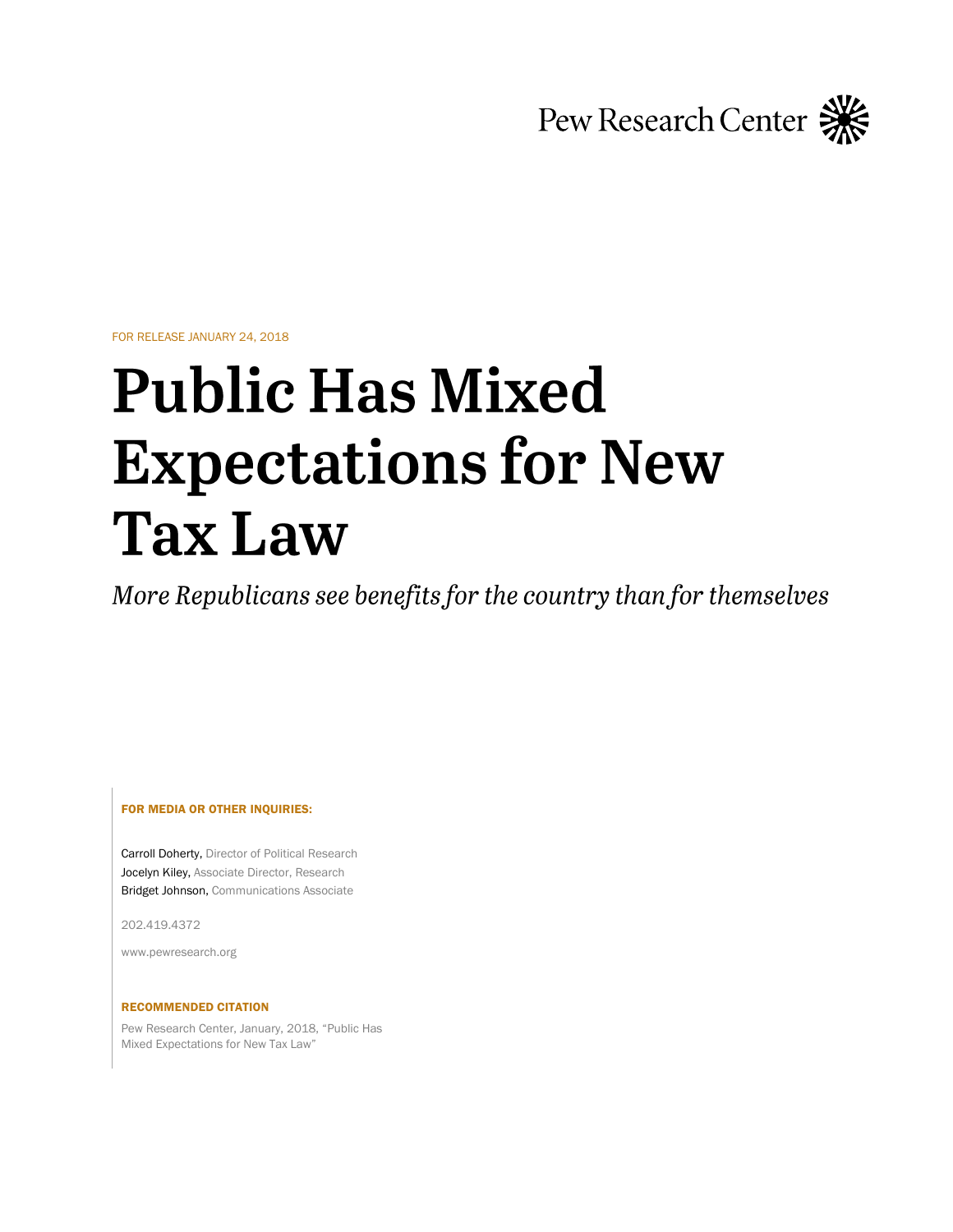# About Pew Research Center

Pew Research Center is a nonpartisan fact tank that informs the public about the issues, attitudes and trends shaping America and the world. It does not take policy positions. It conducts public opinion polling, demographic research, content analysis and other data-driven social science research. The Center studies U.S. politics and policy; journalism and media; internet, science and technology; religion and public life; Hispanic trends; global attitudes and trends; and U.S. social and demographic trends. All of the Center's reports are available at [www.pewresearch.org.](http://www.pewresearch.org/) Pew Research Center is a subsidiary of The Pew Charitable Trusts, its primary funder.

© Pew Research Center 2018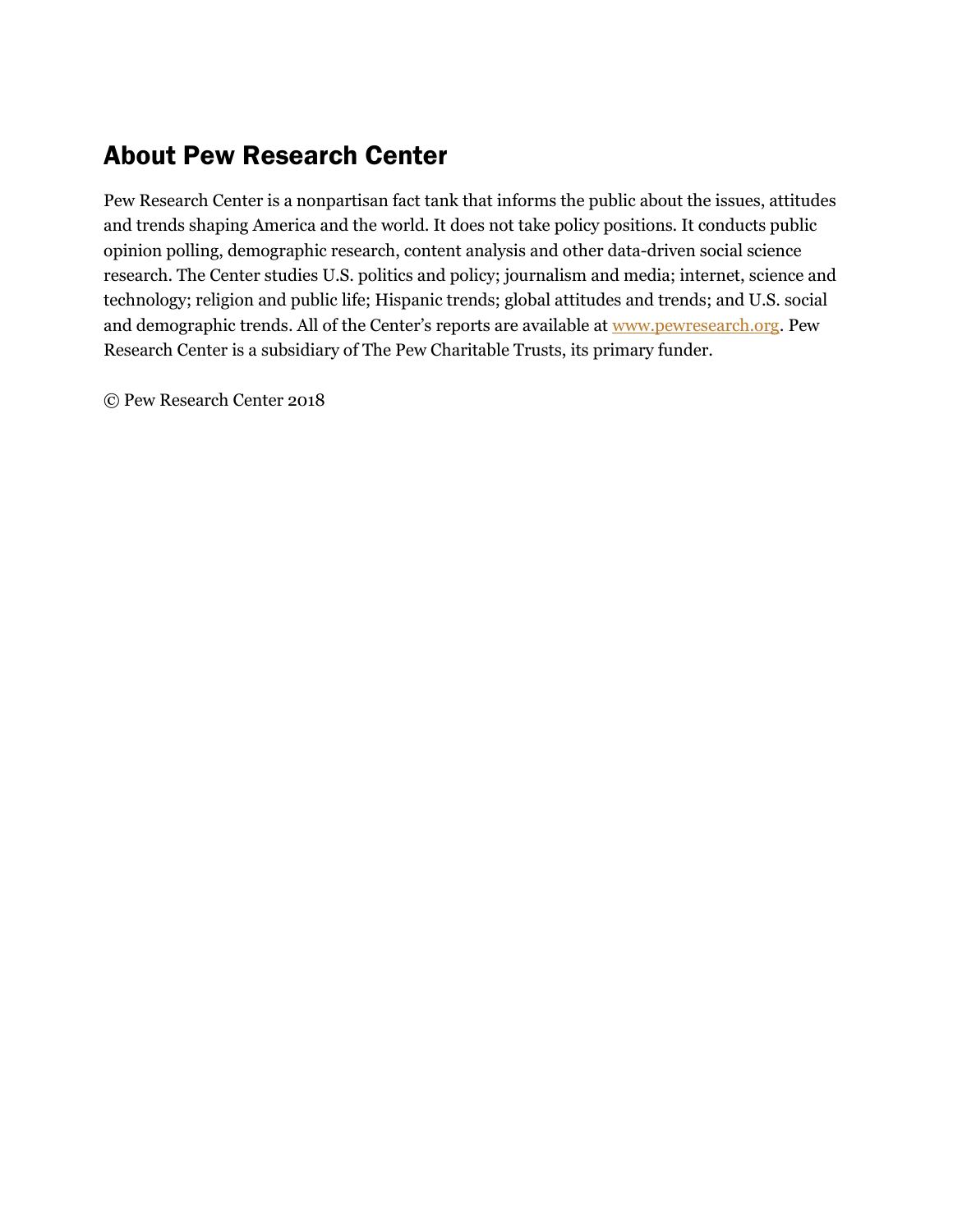# **Public Has Mixed Expectations for New Tax** Law

More Republicans see benefits for the country than for themselves

A month after Donald Trump and Congress passed the Tax Cuts and Jobs Act, the public has mixed views of the sweeping tax overhaul and its long-term impact.

Just as support in Congress for the legislation was divided along party lines, there are wide partisan gaps among the public in expectations for the law's personal and national impact. Within both parties, there are sizable differences based on family incomes.

The new survey, conducted Jan. 10-15 among 1,503 adults, finds that 29% say the tax law will have a mostly positive effect on them and their families, while nearly as many (27%) say its effect will be mostly negative. A third say the law will not have much of a personal impact.

Opinions also are divided about the tax law's impact on the country as a whole: 35% say the law will have a mostly positive effect on the country, 40% a mostly negative effect and 15% say it will have little effect.



Americans are divided on how tax law

The public's general views of the tax law are similar to expectations for its long-term impact on the country. Overall, 37% of Americans approve of the law, while 46% disapprove; nearly one-in-five (17%) do not offer an opinion.

Partisanship is a major factor in opinions about the tax law, but differences between Republicans and Democrats are much wider regarding the law's impact on the country (and on overall approval) than on its expected personal impact.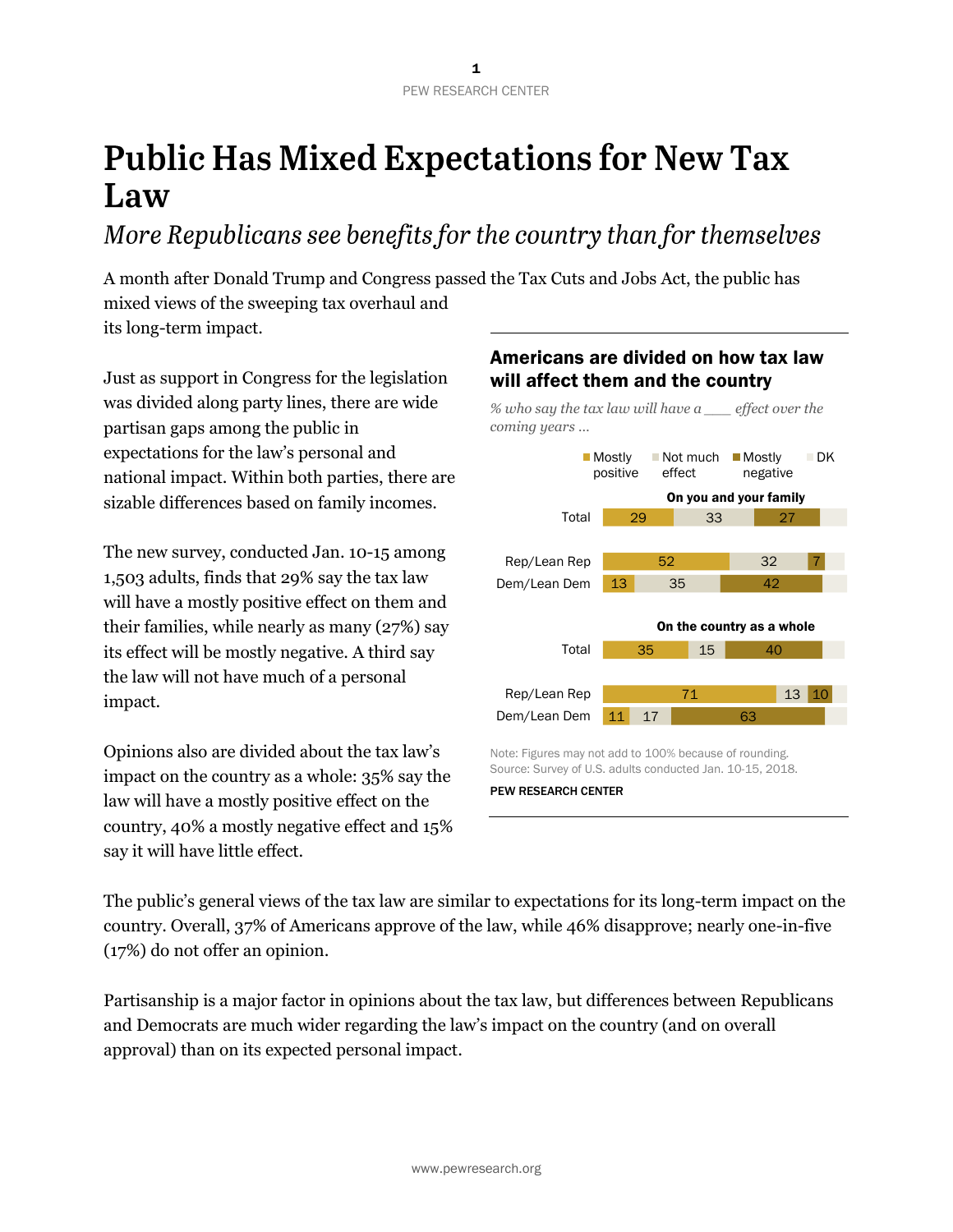About half of Republicans and Republican-leaning independents (52%) say the tax law will have a mostly positive effect on them and their families in the years to come. Nearly a third (32%) say that it will not have much of an effect, while 7% say the effect will be mostly negative.

Just 13% of Democrats and Democratic leaners expect the tax law to have a mostly positive personal impact, while 35% say it will not have much of an impact; 42% say they will be negatively affected in coming years.

A large majority of Republicans (71%) say the law will have a mostly positive impact on the country in coming years. And a sizable but narrower majority of Democrats (63%) say its effects will be mostly negative.

Assessments of the law over the coming years vary widely by income as well. People with family incomes of \$75,000 or more say the tax law's personal impact will be more positive than negative. Those with lower incomes have less favorable expectations for the law.

Nearly four-in-ten (38%) of those with incomes of at least \$100,000 say the law will have a mostly positive personal impact, while just 20% expect negative effects (35% say it will not have much effect). Among those with incomes of \$75,000-\$99,999, 44% say the law's personal impact will be mostly positive compared with 19% who say it will be mostly negative; 30% expect not much of an effect.

# Those with higher incomes more likely to say they will benefit from tax law



Source: Survey of U.S. adults conducted Jan. 10-15, 2018. PEW RESEARCH CENTER

Among those with lower incomes – less than \$75,000 – only about a quarter say the law will have mostly positive effects for them and their families. And about as many (or more in the case of those with incomes below \$40,000) expect mostly negative personal effects. Income differences are more modest in views of the effect of the tax bill on the country as a whole.

# *% who say the tax law will have a \_\_\_ effect over the coming years …*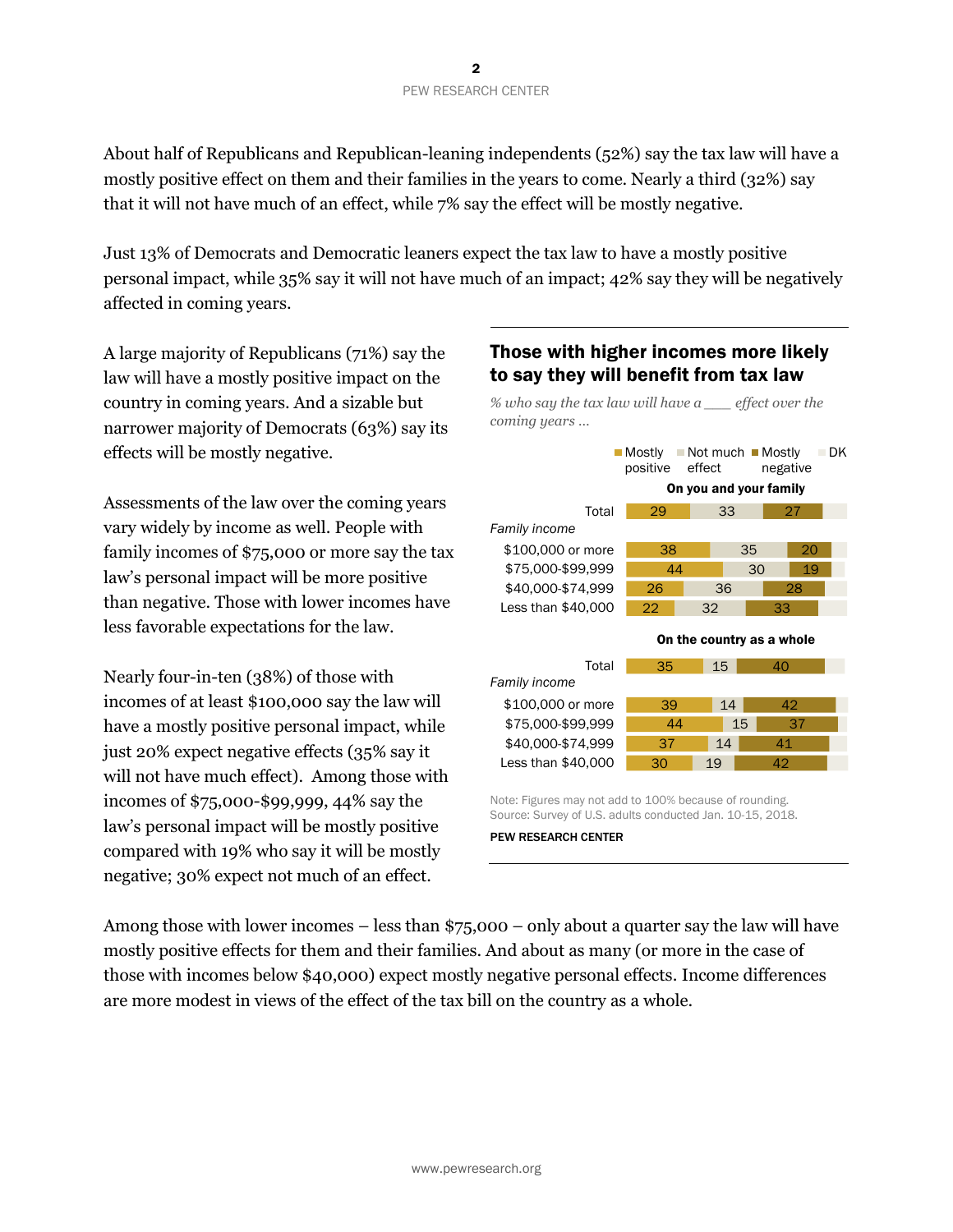Among Republicans, in particular, there are sizable income differences in expectations for the law's personal impact. A majority (62%) of Republicans and Republican leaners with incomes of \$75,000 or more say the tax law will have a mostly positive impact on them and their families. That compares with 50% of Republicans with incomes between \$40,000 and \$74,999 and 43% of those with incomes below \$40,000. Majorities of Republicans across income categories say the law will have a mostly positive impact on the country in coming years.

Among Democrats and Democratic leaners, those with lower family incomes (less than \$75,000) are more likely than those with higher incomes to say the law will have mostly negative effects personally. And while majorities of Democrats across income categories say the law will negatively impact the country, this view is more pronounced among those with incomes of \$75,000 or more (74% say this) than those with lower incomes (59% of less than \$75,000).

# Republicans with incomes of \$75,000 or more are more likely than those with lower incomes to say tax law will have a 'mostly positive' personal impact



*% who say the tax law will have a \_\_\_ effect over the coming years …*



Note: Figures may not add to 100% because of rounding. Source: Survey of U.S. adults conducted Jan. 10-15, 2018.

#### PEW RESEARCH CENTER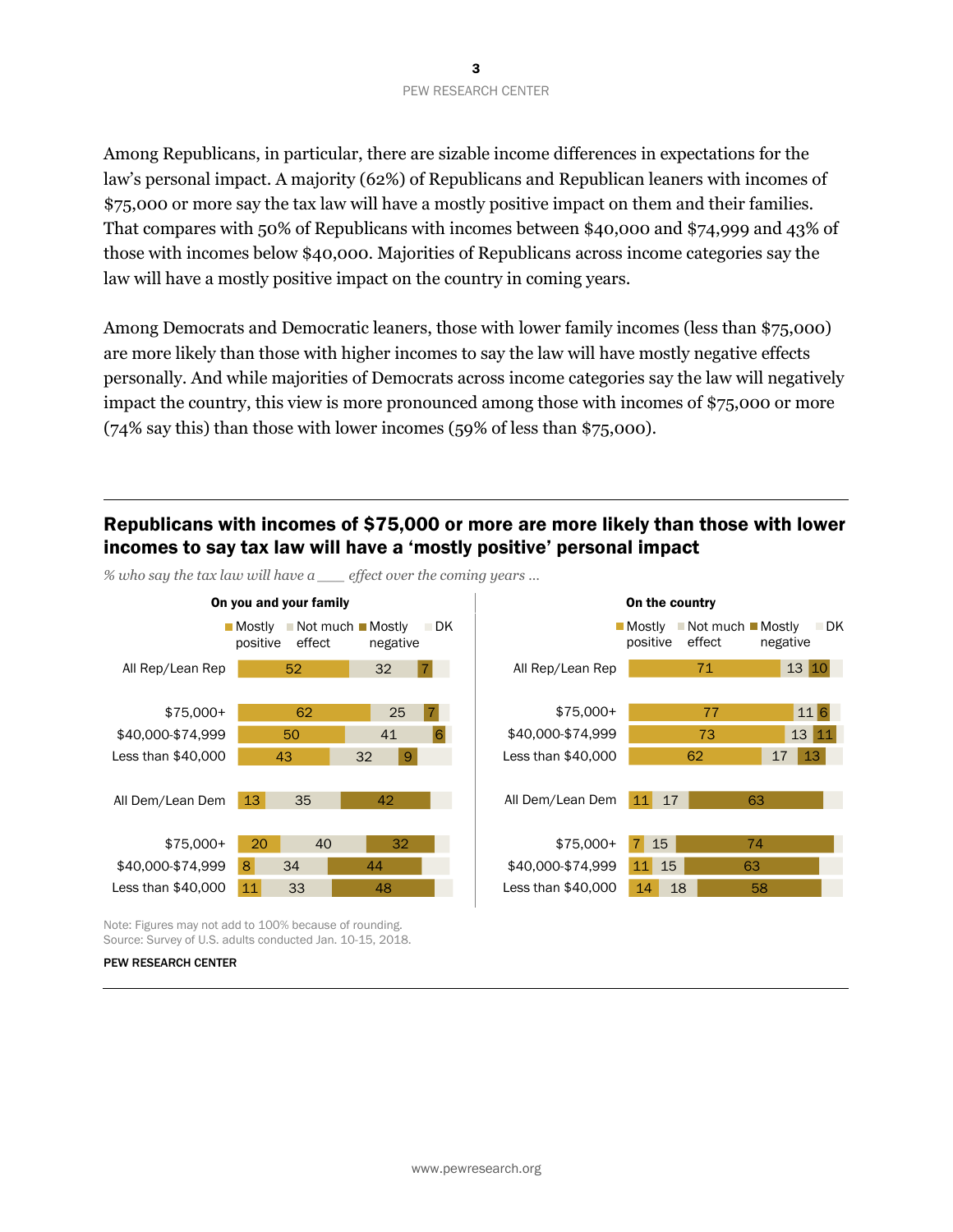# Public's understanding of new law

Most Americans say they feel they understand how the tax law might affect them and their families at least somewhat well: About two-thirds (65%) say this, though just 30% say they understand the law's impact "very" well. Fewer feel they understand the law "not too well" (18%) or "not at all well" (13%).

Overall, personal understanding of the tax law's impact varies only modestly across demographic groups. However, those with more education feel they understand how the law might affect them better than those with less education. Partisan differences in understanding are modest: Republicans and Republican leaners (71%) are only somewhat more likely than Democrats and Democratic leaners (65%) to say they understand very or somewhat well how the law might affect them.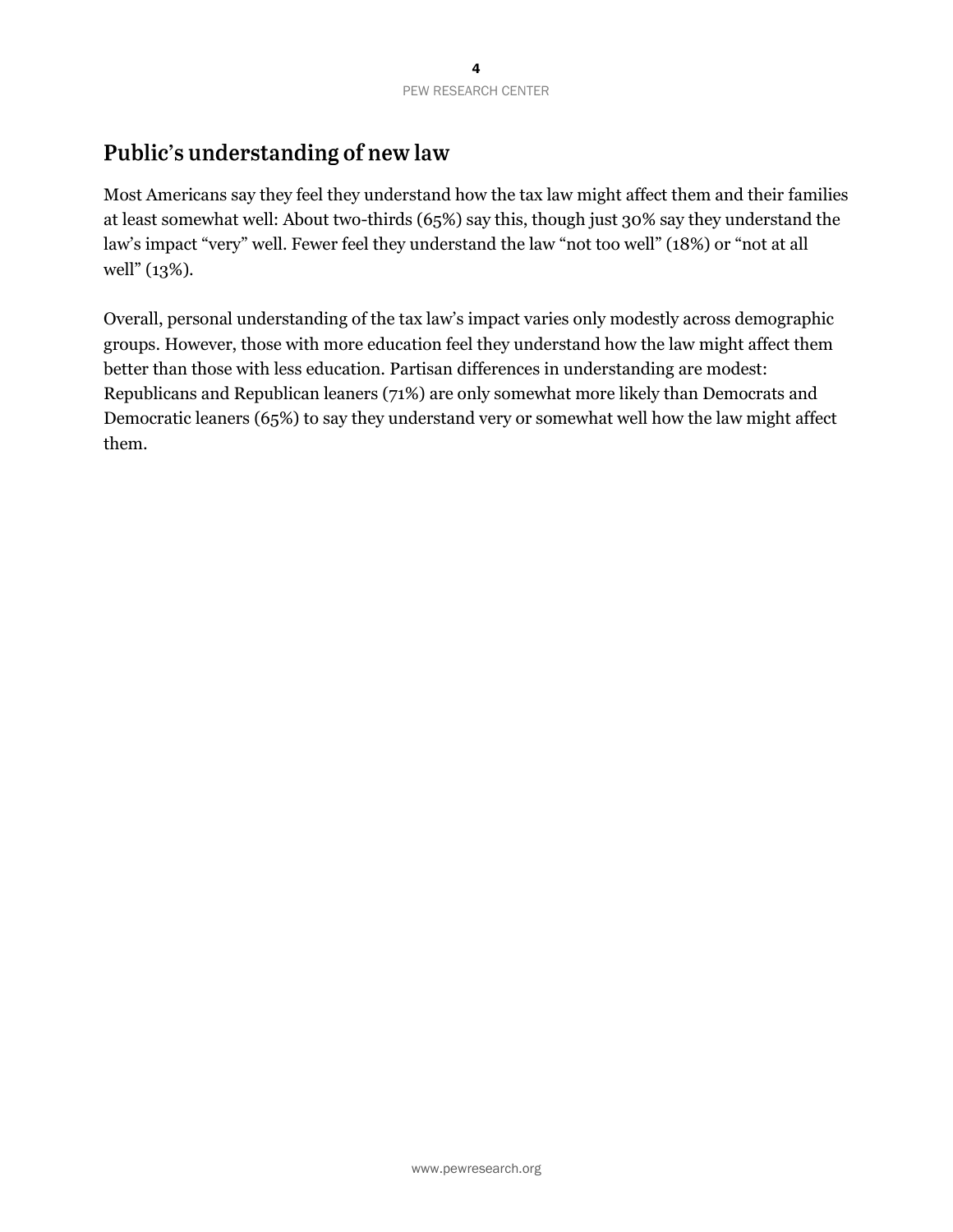Among the majority of the public who say they understand at least somewhat well how the tax law might affect them, expectations of the law's personal impact are more positive than negative: 37% say it will have a mostly positive effect over the coming years on them and their families while 28% say it will have a mostly negative effect; 32% say it won't have much effect.

Among those who feel less confident in their understanding of the law, 39% say it will not have much an effect on them personally; 27% say its effect will be mostly negative, while 15% say it will be mostly positive.

Republicans who feel they understand how the law might affect them and their families at least somewhat well are far more likely than other Republicans to say it will have a positive impact on them, and on the country as a whole.

Among Democrats, the balance of opinion about the personal impact of the tax law differs little between those who say they understand the law at least somewhat well and those who do not. But Democrats who say they understand the law are more negative about its impact on the country than those who say they do not have a good understanding of the law.

# Those who say they understand the tax law's effects view it more positively

*% who say overall effect of the tax law on you and your family over the coming years will be …*

| ∎Mostlv<br>Among those who<br>positive effect<br>feel they understand<br>how the tax law<br>might affect them | $\blacksquare$ Not much $\blacksquare$ Mostly | DK<br>negative |
|---------------------------------------------------------------------------------------------------------------|-----------------------------------------------|----------------|
| Very/Somewhat well (65%)                                                                                      | 37                                            | 32<br>28       |
| Not too/Not at all well (31%)                                                                                 | 15<br>39                                      | 27             |
| Rep/Lean Rep<br>Very/Somewhat well (71%)                                                                      | 63                                            | 29             |
| Not too/Not at all well (26%)                                                                                 | 25                                            | 11<br>42       |
| Dem/Lean Dem<br>Very/Somewhat well (65%)                                                                      | 16<br>34                                      | 46             |
| Not too/Not at all well (31%)                                                                                 | 8<br>40                                       | 38             |
|                                                                                                               |                                               |                |

*% who say overall effect of the tax law on the country as a whole over the coming years will be …*



Note: Figures may not add to 100% because of rounding. Source: Survey of U.S. adults conducted Jan. 10-15, 2018.

## PEW RESEARCH CENTER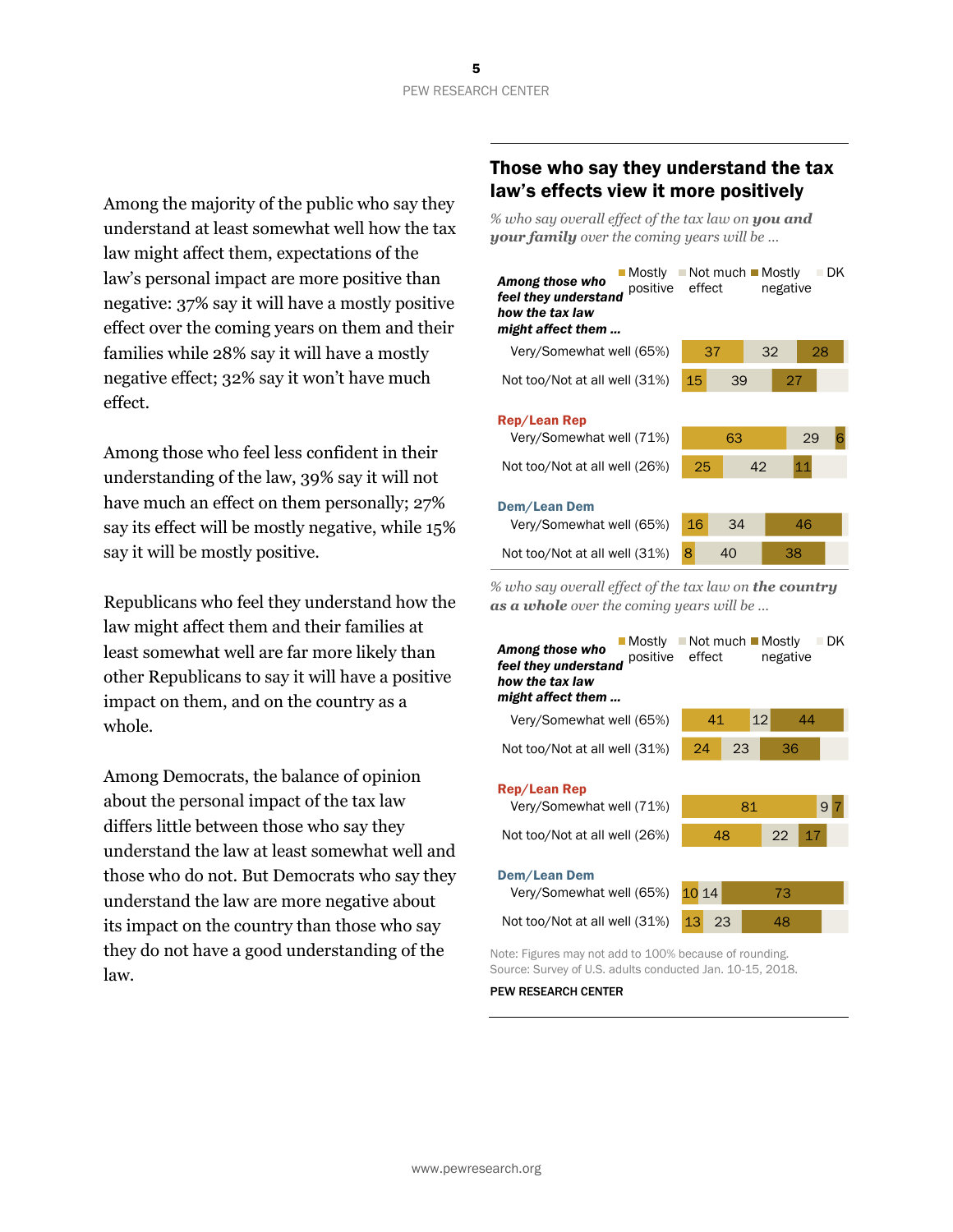# Approval of tax law starkly divided along ideological lines

Across most demographic groups, overall assessments of the tax law tilt more negative than positive. Still, there are significant differences in approval by race, age, education and partisanship.

Nearly four-in-ten Americans (37%) say they approve of the tax law passed by Trump and Congress, while 46% disapprove; 17% do not offer an opinion of the legislation.

While whites are somewhat more likely to approve than disapprove (45% vs. 39%), blacks (66%) and Hispanics (58%) widely disapprove.

Young adults are far more likely than those older to disapprove of the tax law: 54% of those under 30 say they disapprove, compared with 39% of those 65 and older.

And while those with at least a four-year college degree disapprove by roughly two-toone margins, those with less education are roughly divided over the tax law. Nearly twoin-ten of those with less education, however, do not offer an opinion on the tax law.

Fully three-quarters of Republicans and Republican leaners say they approve of the tax law, including 57% who approve strongly. Opinion is nearly the reverse among Democrats: 73% of Democrats and Democratic leaners say they disapprove, including 58%

# Most partisans have strong feelings about tax law – positive or negative

*% who \_\_ of the tax law passed by Trump and Congress*

| <b>Disapprove</b><br>■ Strongly ■ Not |          | ■ Not               | <b>Approve</b><br>■ Strongly | DK |
|---------------------------------------|----------|---------------------|------------------------------|----|
|                                       | strongly |                     | strongly                     |    |
| Total                                 | 46       | 35                  | 26 37                        | 17 |
|                                       |          |                     |                              |    |
| Men                                   | 44       | 33                  | 30 42                        | 14 |
| Women                                 | 49       | 36                  | $22$ 32                      | 20 |
|                                       |          |                     |                              |    |
| White                                 | 39       | 30                  | 30 45                        | 16 |
| <b>Black</b>                          | 66       | 54                  | 1421                         | 13 |
| Hispanic                              | 58       | 41                  | 14 20                        | 22 |
|                                       |          |                     |                              |    |
| 18-29                                 | 54       | 36                  | 16 26                        | 20 |
| 30-49                                 | 50       | 39                  | 24 33                        | 17 |
| 50-64                                 | 41       | 32                  | 33 46                        | 13 |
| $65+$                                 | 39       | 30                  | $33-$<br>44                  | 18 |
|                                       |          |                     |                              |    |
| Postgrad                              | 65       | 52                  | 16 30                        | 6  |
| College grad                          | 58       | 47                  | 23 32                        | 11 |
| Some coll                             | 42       | 34                  | 28<br>40                     | 17 |
| HS or less                            | 39       | 25                  | 28<br>39                     | 22 |
|                                       |          |                     |                              |    |
| Family income<br>\$100,000 or more    | 47       | 37                  | 30 43                        | 10 |
| \$75,000-\$99,999                     | 40       | 31                  | 34<br>-50                    | 11 |
| \$40,000-\$74,999                     | 47       | 35                  | 29<br>37                     | 16 |
| Less than \$40,000                    | 47       | 35                  | $20$ 30                      | 23 |
|                                       |          |                     |                              |    |
| Rep/Lean Rep                          |          | 5<br>11             | 57<br>75                     | 14 |
| Conserv                               |          | $\overline{2}$<br>5 | 66<br>82                     | 12 |
| Mod/Lib                               |          | 23 12               | 41<br>62                     | 15 |
| Dem/Lean Dem                          | 73       | 58                  | 6<br>11                      | 15 |
| Cons/Mod                              | 64       | 46                  | 7<br>14                      | 21 |
| Liberal 86                            |          | 73                  | 4<br>7                       | 8  |

Note: Figures may not add to 100% because of rounding. Source: Survey of U.S. adults conducted Jan. 10-15, 2018.

PEW RESEARCH CENTER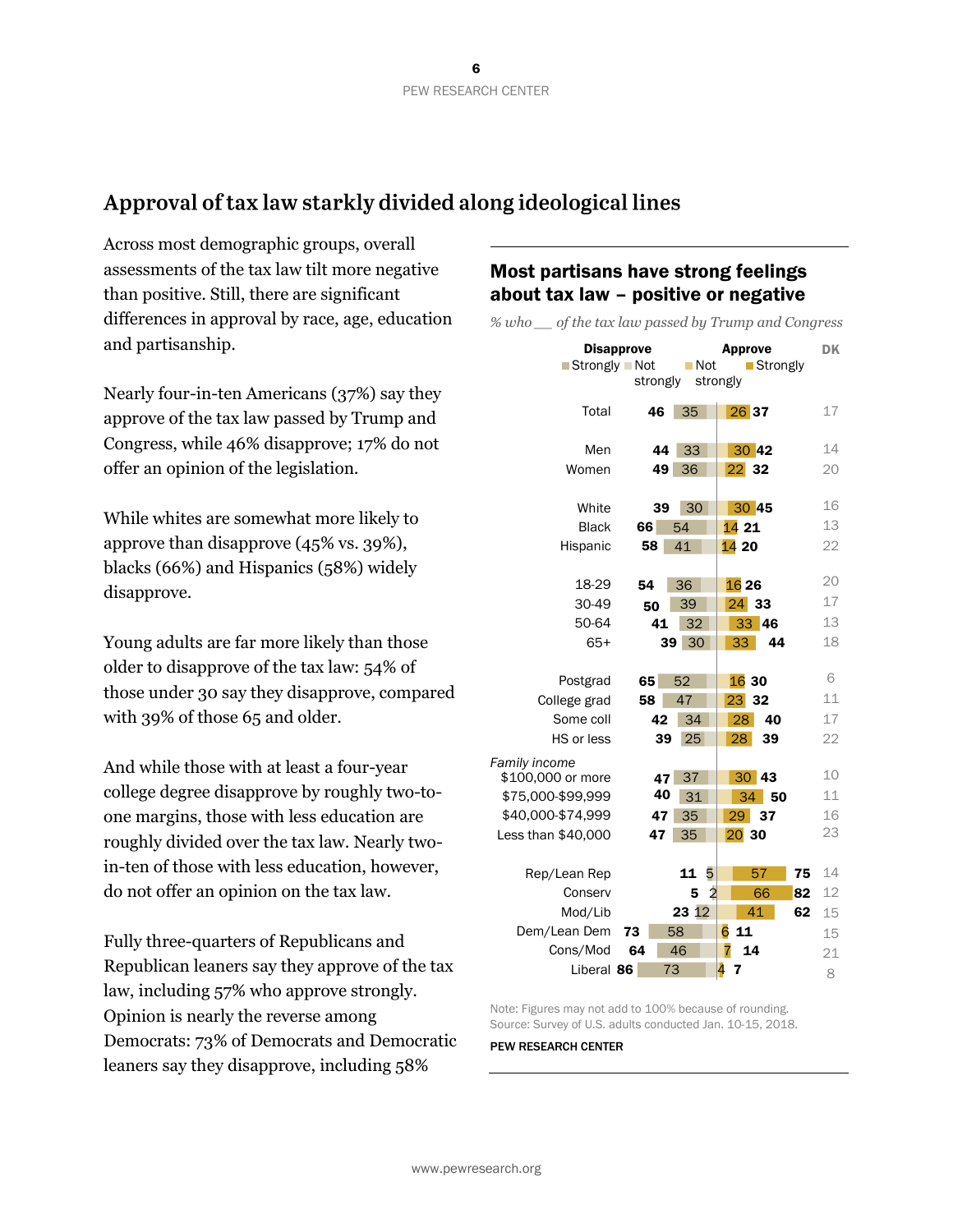## PEW RESEARCH CENTER

who disapprove strongly.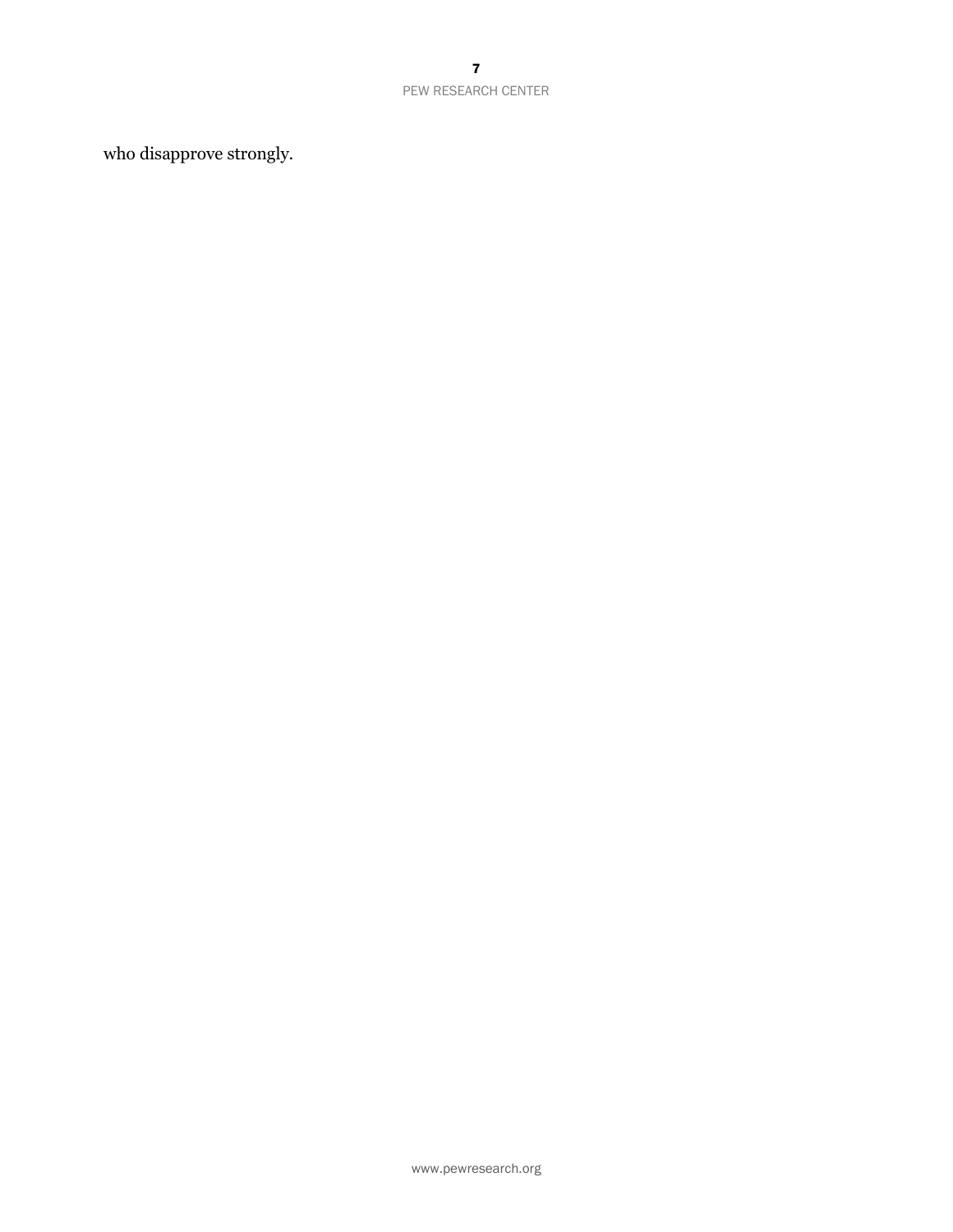# Acknowledgements

This report is a collaborative effort based on the input and analysis of the following individuals:

# Research team

Carroll Doherty, *Director, Political Research* Jocelyn Kiley, *Associate Director, Political Research* Alec Tyson, *Senior Researcher* Bradley Jones, *Research Associate* Baxter Oliphant, *Research Associate* Hannah Fingerhut, *Research Analyst* Hannah Hartig, *Research Analyst* Aldo Iturrios, *Intern*

# Communications and editorial

Bridget Johnson, *Communications Associate*

# Graphic design and web publishing

Peter Bell, *Design Director* Alissa Scheller, *Information Graphics Designer*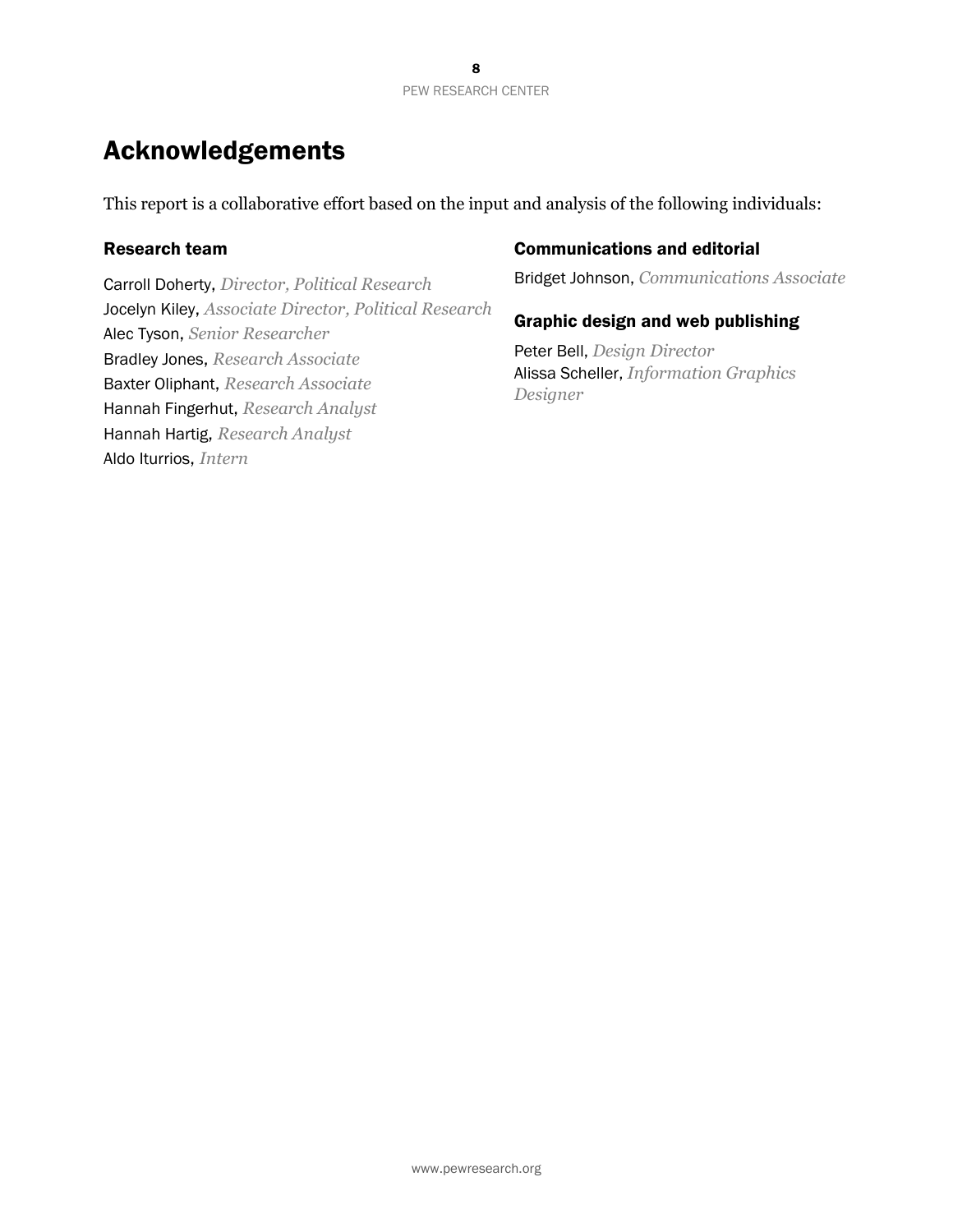# Methodology

The analysis in this report is based on telephone interviews conducted January 10-15, 2018 among a national sample of 1,503 adults, 18 years of age or older, living in all 50 U.S. states and the District of Columbia (376 respondents were interviewed on a landline telephone, and 1,127 were interviewed on a cell phone, including 718 who had no landline telephone). The survey was conducted by interviewers under the direction of Abt Associates. A combination of landline and cell phone random digit dial samples were used; both samples were provided by Survey Sampling International. Interviews were conducted in English and Spanish. Respondents in the landline sample were selected by randomly asking for the youngest adult male or female who is now at home. Interviews in the cell sample were conducted with the person who answered the phone, if that person was an adult 18 years of age or older. For detailed information about our survey methodology, se[e http://www.pewresearch.org/methodology/u-s-survey-research/](http://www.pewresearch.org/methodology/u-s-survey-research/)

The combined landline and cell phone sample are weighted using an iterative technique that matches gender, age, education, race, Hispanic origin and nativity and region to parameters from the 2016 Census Bureau's American Community Survey one-year estimates and population density to parameters from the Decennial Census. The sample also is weighted to match current patterns of telephone status (landline only, cell phone only, or both landline and cell phone), based on extrapolations from the 2016 National Health Interview Survey. The weighting procedure also accounts for the fact that respondents with both landline and cell phones have a greater probability of being included in the combined sample and adjusts for household size among respondents with a landline phone. The margins of error reported and statistical tests of significance are adjusted to account for the survey's design effect, a measure of how much efficiency is lost from the weighting procedures.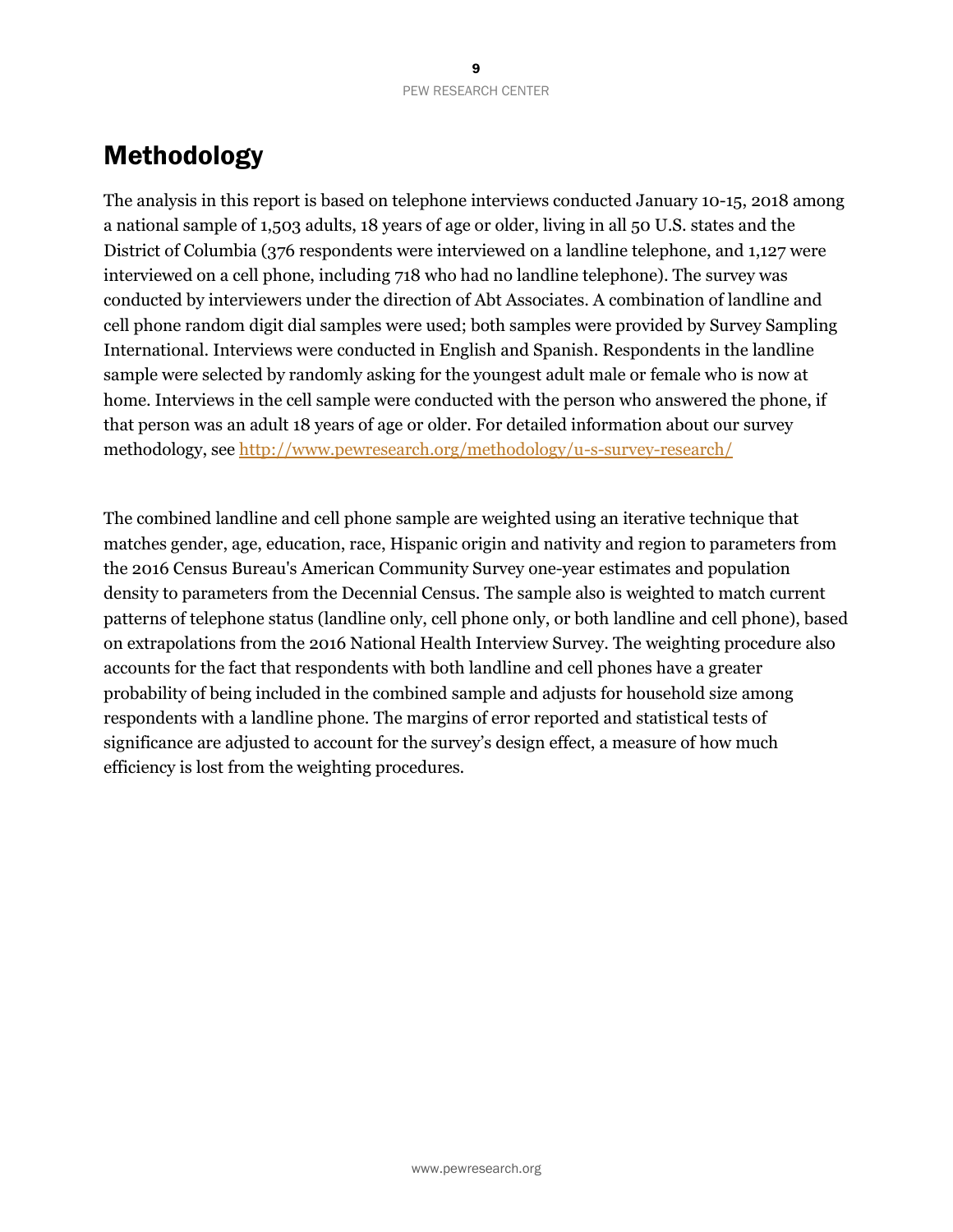The following table shows the unweighted sample sizes and the error attributable to sampling that would be expected at the 95% level of confidence for different groups in the survey:

| Survey conducted Jan. 10-15, 2018 |                           |                       |  |  |  |  |
|-----------------------------------|---------------------------|-----------------------|--|--|--|--|
| Group                             | Unweighted<br>sample size | Plus or minus         |  |  |  |  |
| Total sample                      | 1.503                     | 2.9 percentage points |  |  |  |  |
| \$100,000 or more                 | 432                       | 5.5 percentage points |  |  |  |  |
| \$75,000-99.999                   | 168                       | 8.8 percentage points |  |  |  |  |
| \$40,000-74,999                   | 342                       | 6.2 percentage points |  |  |  |  |
| Less than \$40,000                | 439                       | 5.5 percentage points |  |  |  |  |
|                                   |                           |                       |  |  |  |  |
| Rep/Lean Rep                      | 593                       | 4.7 percentage points |  |  |  |  |
| Dem/Lean Dem                      | 768                       | 4.1 percentage points |  |  |  |  |

Sample sizes and sampling errors for other subgroups are available upon request.

In addition to sampling error, one should bear in mind that question wording and practical difficulties in conducting surveys can introduce error or bias into the findings of opinion polls.

Pew Research Center undertakes all polling activity, including calls to mobile telephone numbers, in compliance with the Telephone Consumer Protection Act and other applicable laws.

Pew Research Center is a nonprofit, tax-exempt 501(c)(3) organization and a subsidiary of The Pew Charitable Trusts, its primary funder.

© Pew Research Center, 2018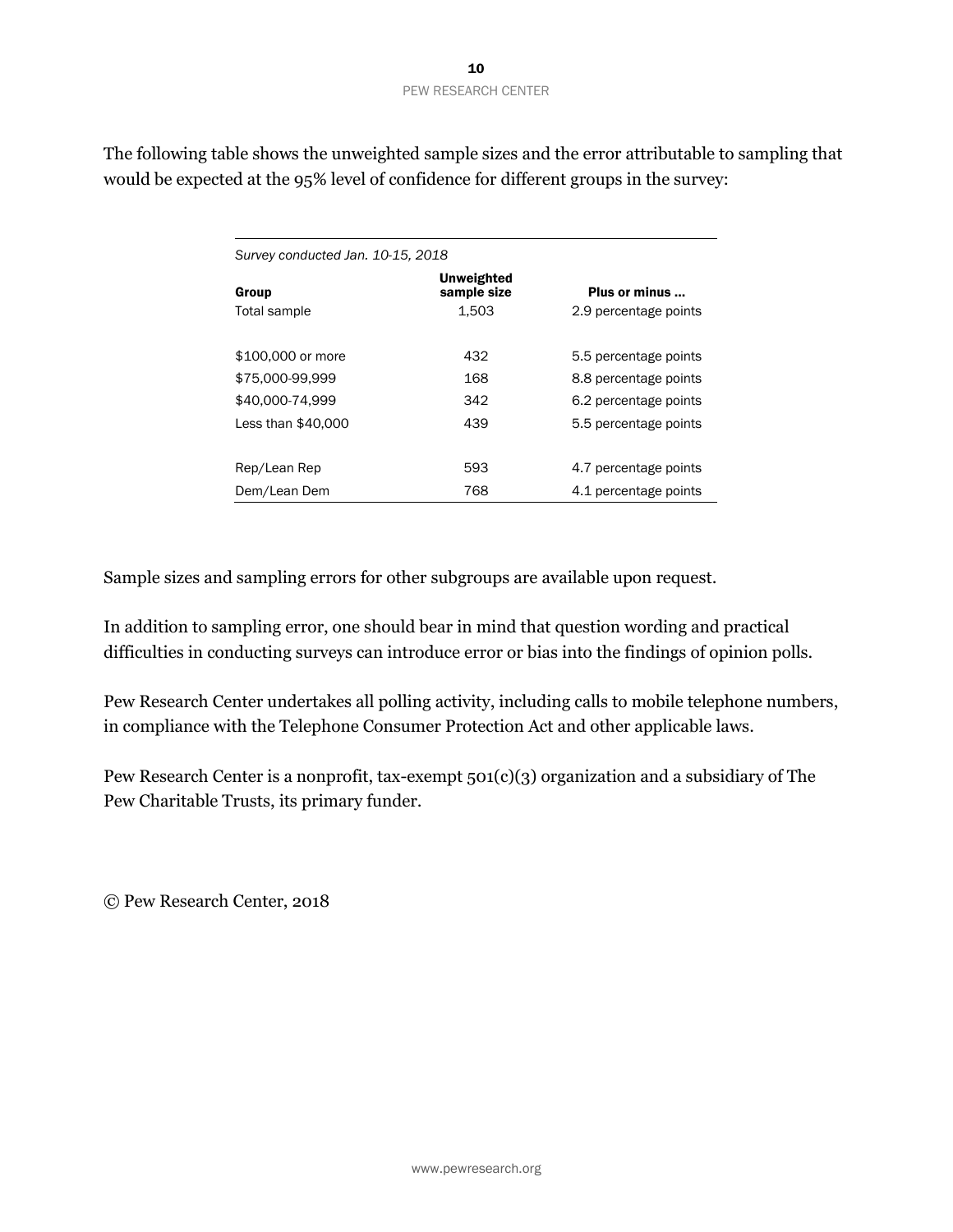## **PEW RESEARCH CENTER**

#### **JANUARY 2018 POLITICAL SURVEY FINAL TOPLINE JANUARY 10-15, 2018 N=1,503**

**QUESTIONS 1-2, 5-7, 11a, 12-16, 30, 39b-c, 40-44, 49-50 PREVIOUSLY RELEASED**

**NO QUESTIONS 3-4, 9-10, 11b, 17-27, 29, 31-38, A1, A5, 46-48, 51-52**

**QUESTIONS 8, 11c-e, 28, 39a, A2-A4, 45 HELD FOR FUTURE RELEASE**

#### **ASK ALL:**

Next,

Q.53 Do you approve or disapprove of the tax law passed by Donald Trump and Congress last month? **ASK IF APPROVE OR DISAPPROVE (Q.53=1,2):**

Q.53a Do you [approve/disapprove] very strongly, or not so strongly?

Jan 10-15

| Approve                   |
|---------------------------|
| Very strongly             |
| Not so strongly           |
| Don't know/Refused (VOL.) |
| Disapprove                |
| Very strongly             |
| Not so strongly           |
| Don't know/Refused (VOL.) |
| Don't know/Refused (VOL.) |
|                           |

#### **ASK ALL:**

Q.54 How well do you feel you understand how the tax law might affect you and your family? **[READ]**

### Jan 10-15

2018

- 30 Very well<br>35 Somewha
- Somewhat well
- 18 Not too well
- 13 Not at all well
- 4 Don't know/Refused **(VOL.)**

#### **ASK ALL:**

Q.55 Do you think the overall effect of the tax law on YOU AND YOUR FAMILY over the coming years will be mostly positive, mostly negative, or will it not affect you much either way?

Jan 10-15

2018

- 29 Mostly positive
- 27 Mostly negative
- 33 Not much of an effect
- 11 Don't know/Refused **(VOL.)**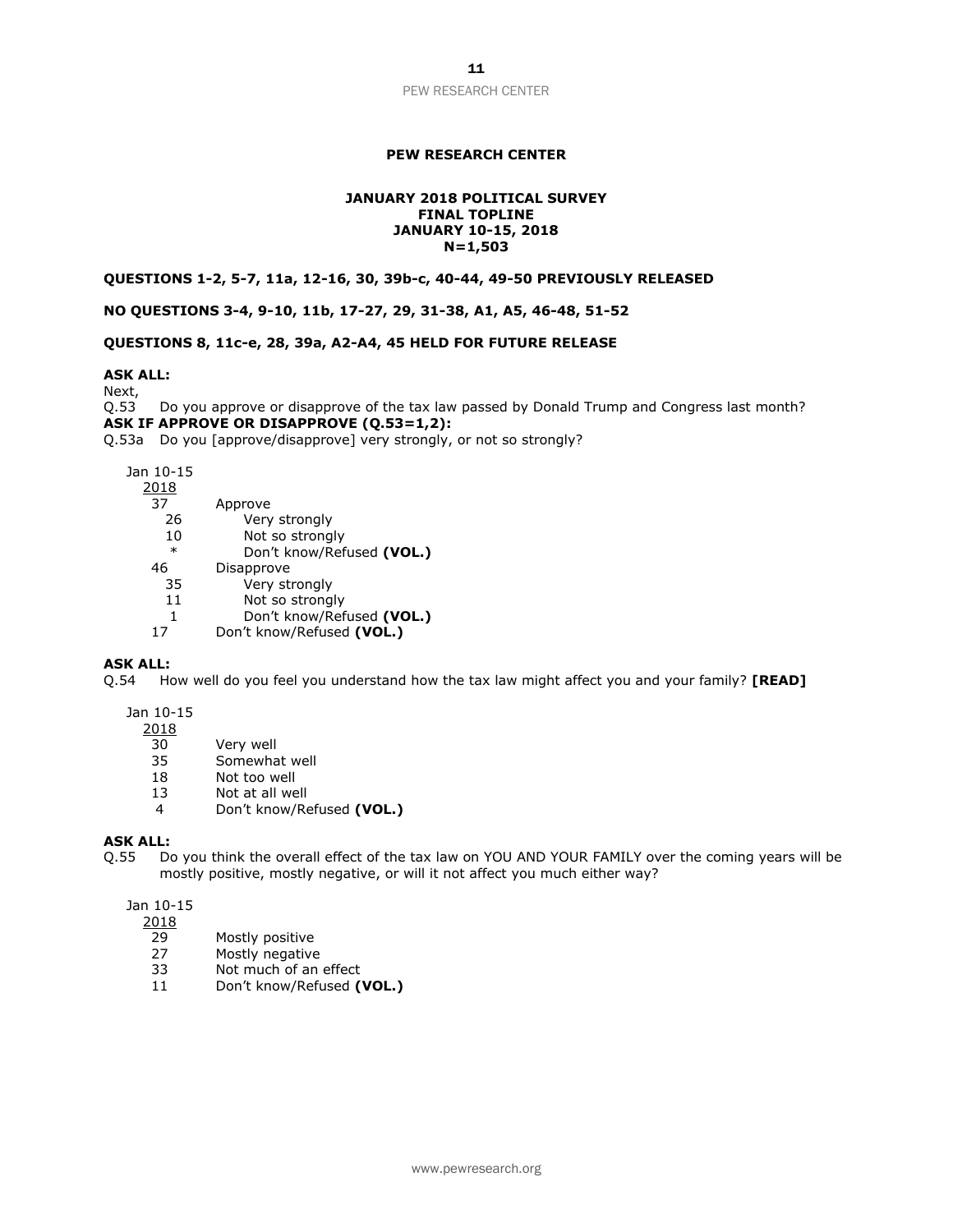#### PEW RESEARCH CENTER

## **ASK ALL:**

And ...<br>Q.56

Do you think the overall effect of the tax law on THE COUNTRY AS A WHOLE over the coming years will be mostly positive, mostly negative, or will it not affect the country much either way?

Jan 10-15

- $\frac{2018}{35}$
- Mostly positive
- 40 Mostly negative
- 15 Not much of an effect<br>9 Don't know/Refused (1)
- 9 Don't know/Refused **(VOL.)**

## **QUESTIONS 72-73, 80-82 PREVIOUSLY RELEASED**

#### **NO QUESTIONS J23-J28, 57-71, 74-79, 83-89**

#### **QUESTIONS J22, J29, A6-A8, 90 HELD FOR FUTURE RELEASE**

#### **ASK ALL:**

PARTY In politics TODAY, do you consider yourself a Republican, Democrat, or independent? **ASK IF INDEP/NO PREF/OTHER/DK/REF (PARTY=3,4,5,9):**<br>PARTYLN As of today do you lean more to the Republican Pa

As of today do you lean more to the Republican Party or more to the Democratic Party?

|                      |            |          |                        | (VOL.)<br>No            | (VOL.)         |                  |                    |             |
|----------------------|------------|----------|------------------------|-------------------------|----------------|------------------|--------------------|-------------|
|                      | Republican | Democrat | Independent preference |                         | Other<br>party | (VOL.)<br>DK/Ref | Lean<br><b>Rep</b> | Lean<br>Dem |
| Jan 10-15, 2018      | 26         | 33       | 34                     | 3                       | 1              | 3                | 12                 | 18          |
| Nov 29-Dec 4, 2017   | 20         | 32       | 40                     | $\overline{\mathbf{4}}$ | 1              | 3                | 13                 | 19          |
| Oct 25-30, 2017      | 22         | 32       | 41                     | 3                       | $\mathbf{1}$   | $\overline{2}$   | 17                 | 19          |
| Jun 8-Jul 9, 2017    | 25         | 31       | 39                     | 3                       | $\mathbf{1}$   | $\overline{2}$   | 16                 | 18          |
| Apr 5-11, 2017       | 24         | 31       | 42                     | $\overline{2}$          | $\mathbf{1}$   | $\ast$           | 17                 | 20          |
| Feb 7-12, 2017       | 23         | 34       | 37                     | 3                       | $\mathbf{1}$   | $\overline{2}$   | 15                 | 18          |
| Jan 4-9, 2017        | 25         | 28       | 41                     | $\overline{4}$          | $\ast$         | $\mathbf{1}$     | 18                 | 19          |
| <b>Yearly Totals</b> |            |          |                        |                         |                |                  |                    |             |
| 2017                 | 23.6       | 31.4     | 39.4                   | 3.3                     | .6             | 1.7              | 15.8               | 18.7        |
| 2016                 | 25.4       | 32.0     | 36.5                   | 3.4                     | $.5\,$         | 2.2              | 14.6               | 17.0        |
| 2015                 | 23.7       | 30.4     | 40.1                   | 3.6                     | .4             | 1.8              | 16.4               | 17.3        |
| 2014                 | 23.2       | 31.5     | 39.5                   | 3.1                     | .7             | 2.0              | 16.2               | 16.5        |
| 2013                 | 23.9       | 32.1     | 38.3                   | 2.9                     | .5             | 2.2              | 16.0               | 16.0        |
| 2012                 | 24.7       | 32.6     | 36.4                   | 3.1                     | .5             | 2.7              | 14.4               | 16.1        |
| 2011                 | 24.3       | 32.3     | 37.4                   | 3.1                     | .4             | 2.5              | 15.7               | 15.6        |
| 2010                 | 25.2       | 32.7     | 35.2                   | 3.6                     | .4             | 2.8              | 14.5               | 14.1        |
| 2009                 | 23.9       | 34.4     | 35.1                   | 3.4                     | .4             | 2.8              | 13.1               | 15.7        |
| 2008                 | 25.7       | 36.0     | 31.5                   | 3.6                     | $\cdot$ 3      | 3.0              | 10.6               | 15.2        |
| 2007                 | 25.3       | 32.9     | 34.1                   | 4.3                     | .4             | 2.9              | 10.9               | 17.0        |
| 2006                 | 27.8       | 33.1     | 30.9                   | 4.4                     | $\cdot$ 3      | 3.4              | 10.5               | 15.1        |
| 2005                 | 29.3       | 32.8     | 30.2                   | 4.5                     | $\cdot$ 3      | 2.8              | 10.3               | 14.9        |
| 2004                 | 30.0       | 33.5     | 29.5                   | 3.8                     | .4             | 3.0              | 11.7               | 13.4        |
| 2003                 | 30.3       | 31.5     | 30.5                   | 4.8                     | .5             | 2.5              | 12.0               | 12.6        |
| 2002                 | 30.4       | 31.4     | 29.8                   | 5.0                     | .7             | 2.7              | 12.4               | 11.6        |
| 2001                 | 29.0       | 33.2     | 29.5                   | 5.2                     | .6             | 2.6              | 11.9               | 11.6        |
| 2001 Post-Sept 11    | 30.9       | 31.8     | 27.9                   | 5.2                     | .6             | 3.6              | 11.7               | 9.4         |
| 2001 Pre-Sept 11     | 27.3       | 34.4     | 30.9                   | 5.1                     | .6             | 1.7              | 12.1               | 13.5        |
| 2000                 | 28.0       | 33.4     | 29.1                   | 5.5                     | $.5\,$         | 3.6              | 11.6               | 11.7        |
| 1999                 | 26.6       | 33.5     | 33.7                   | 3.9                     | $.5\,$         | 1.9              | 13.0               | 14.5        |
| 1998                 | 27.9       | 33.7     | 31.1                   | 4.6                     | .4             | 2.3              | 11.6               | 13.1        |
| 1997                 | 28.0       | 33.4     | 32.0                   | 4.0                     | .4             | 2.3              | 12.2               | 14.1        |
| 1996                 | 28.9       | 33.9     | 31.8                   | 3.0                     | .4             | 2.0              | 12.1               | 14.9        |
| 1995                 | 31.6       | 30.0     | 33.7                   | 2.4                     | .6             | 1.3              | 15.1               | 13.5        |